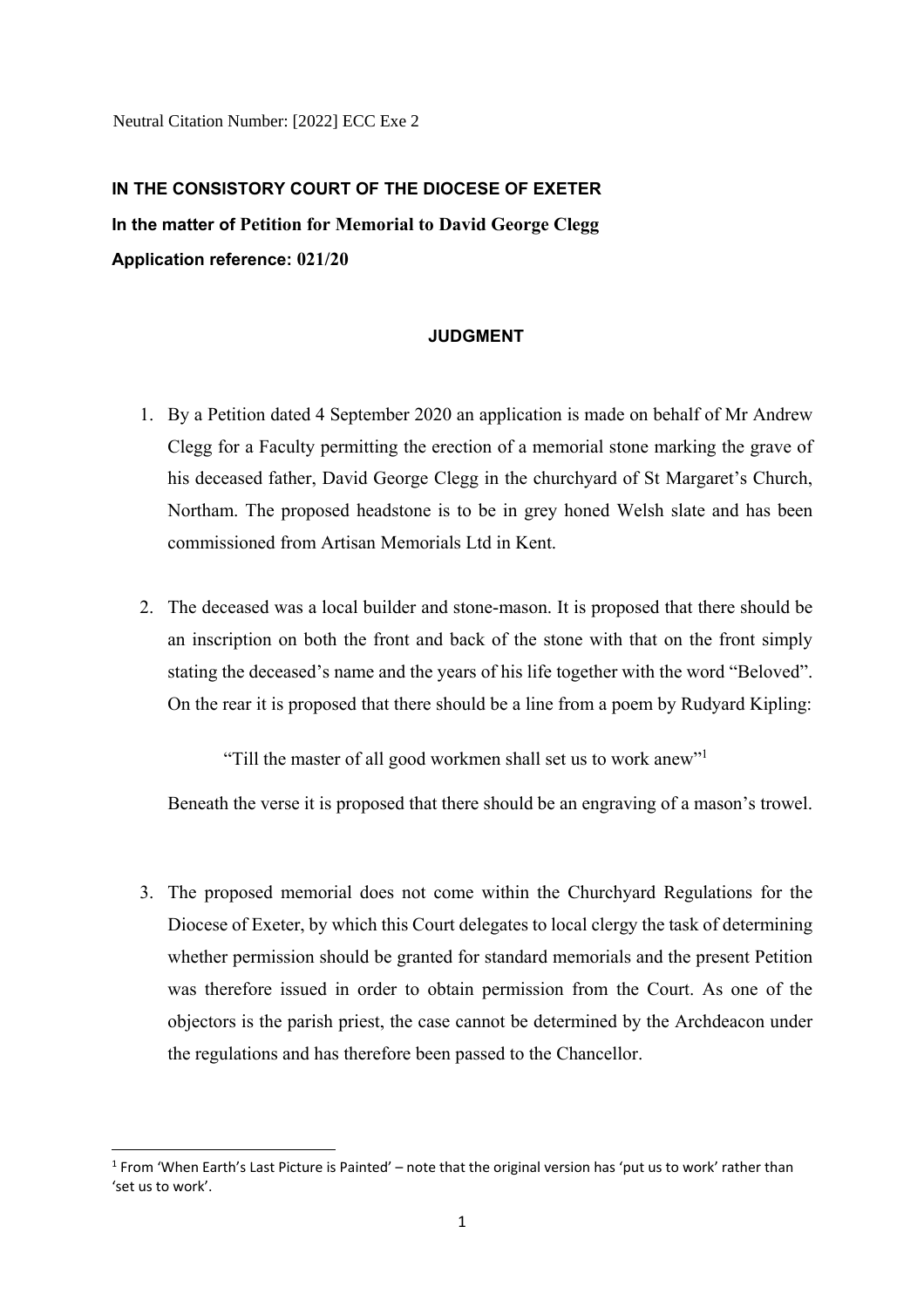4. The Petition was originally supported by the Revd Derek Arnold, Rural Dean and Team Rector who, in an email dated 12 October 2020, wrote:

> "I am happy with the design and support the application. The churchwardens have the copies."

- 5. The Exeter Diocesan Advisor Committee ['DAC'] were consulted and recommended that the application should be granted.
- 6. The PCC for St Margaret's Church object to the proposal on the basis that there should be no inscription on the rear of the stone. No complaint is made about the size of the stone, its material or other design features. No objection is taken to the quotation from Kipling or the depiction of a mason's trowel, although the point is made that the font should be smaller. The PCC's objection was that to allow an inscription on the rear of the stone would be 'out of keeping with St Margaret's Church and churchyard which are Grade 1 listed' and that to allow this application would establish an unacceptable precedent. The view of the PCC on this issue was unanimous. The relevant PCC meeting seems to have taken place in December 2020 and, according to the churchwarden's letter recording the outcome, none of the PCC members had apparently been aware of the application prior to that time.
- 7. In response to the PCC's initial objection, Mr Andrew Clegg (in a letter dated 28 December 2020) asserts that, contrary to the PCC's claim, there are a number of memorial stones in the churchyard, both old and more modern, which have inscriptions on both sides. Mr Clegg produced photographs of a number of such stones. In his letter Mr Clegg stressed the high aesthetic standards that he and the deceased's wider family wished to meet in commissioning this stone. Their aim is to enhance the graveyard and not the contrary. Mr Clegg further argues that the rear inscription may catch a visitor's eye and draw attention to a line of view of the graveyard which is out of the norm and, secondly, that the aesthetic impact of the relatively bare front face would be lost if the inscription were to be moved from the rear to the front.
- 8. By letter dated 31 December, Revd Arnold revised his position stating: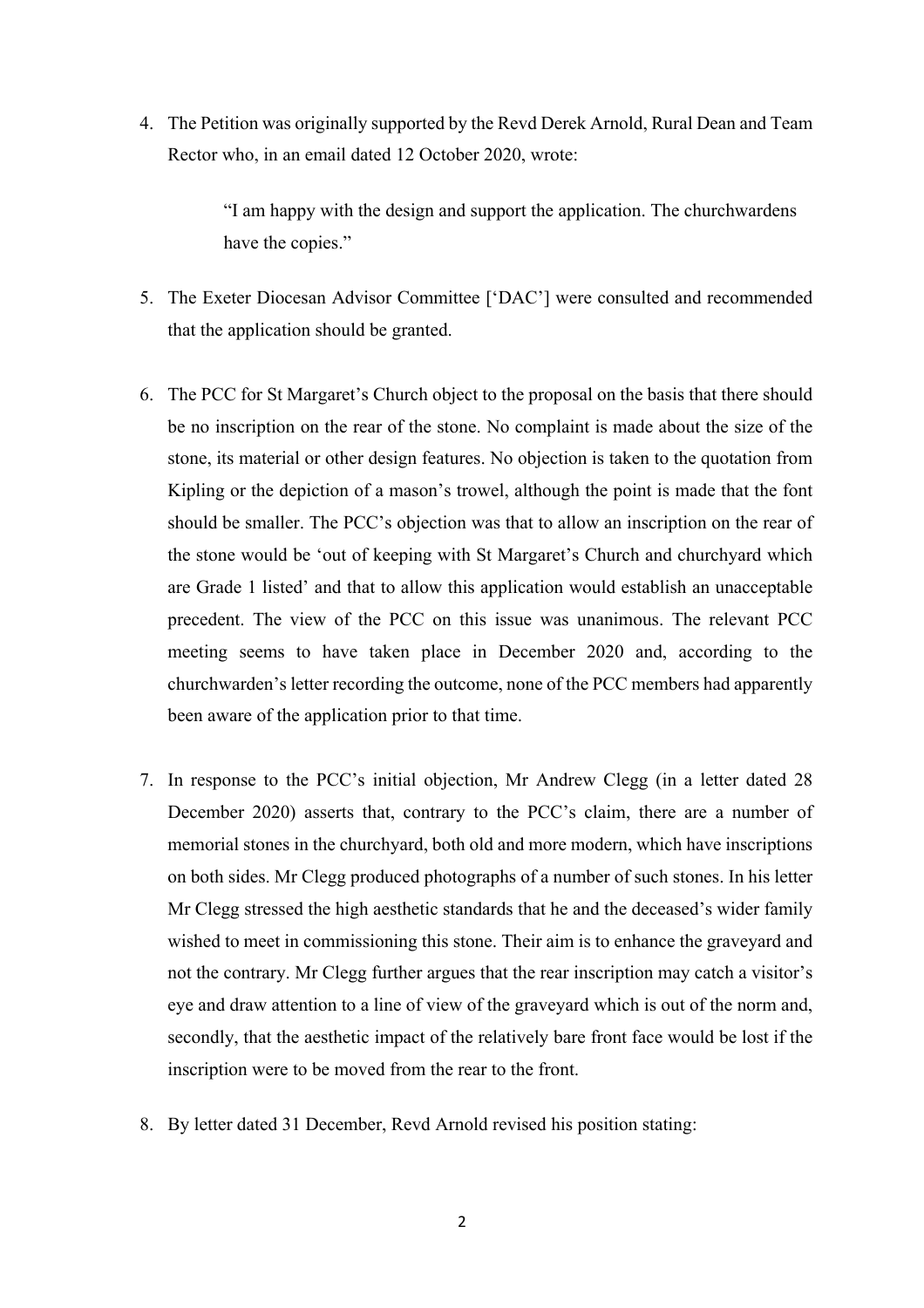"After discussion with members of the PCC, I would like to make an objection to this proposal on the grounds that it is not a tradition in this churchyard for headstones to have writing on the reverse side. Therefore it would not fit in with the existing headstones within the churchyard. That would also include the symbol of the trowel which is also on the reverse side of the headstone."

9. By an email dated 11 February 2021, Revd Arnold further stated:

"I have no real objections to the text on the back but it should be smaller text, however I do object to the masonic symbol of the trowel. They say he was a builder but we can't find a great deal of evidence to support this and the symbol has nothing to do with him being a builder. I have spoken with someone from the so-called Christian side of the Freemason and he tells me it has no Christian significance. It might offend those who are not happy with the practices of the Freemasons but [if] it is not on the Headstone, it won't offend anyone."

- 10. Standing back from the three communications from the Revd Arnold on this issue, I have taken his position as being represented in the final one, namely that he has no real objection to there being an inscription on the rear (albeit in smaller font). He does, however, object to the image of a trowel on the basis that this is, or might be seen as being, a reference to Freemasonry.
- 11. By letter dated 1 February 2021, Mr Allister McNeill, on behalf of the PCC, accepted that there were a small number of memorials in the churchyard which had inscriptions on the rear, but such inscriptions were confined to names and dates and were very much the exception rather than the rule. It was said that there were no double side inscriptions in the particular area of the churchyard near to the deceased's grave. Particular exception is taken to the family's desire to draw attention to the stone and that area of the churchyard. The letter concludes:

"The quality of the proposed materials and workmanship are not in doubt, but the PCC is of the view that aesthetics would be better served if everything were placed on one side of the proposed headstone and the Mason's Trowel given less prominence. The PCC members remain of the view that the requested Faculty should not be granted."

12. In a final letter, dated 12 February 2021, Mr Clegg produced photographs of a range of headstones, both older and more modern, with extensive inscriptions on both sides. He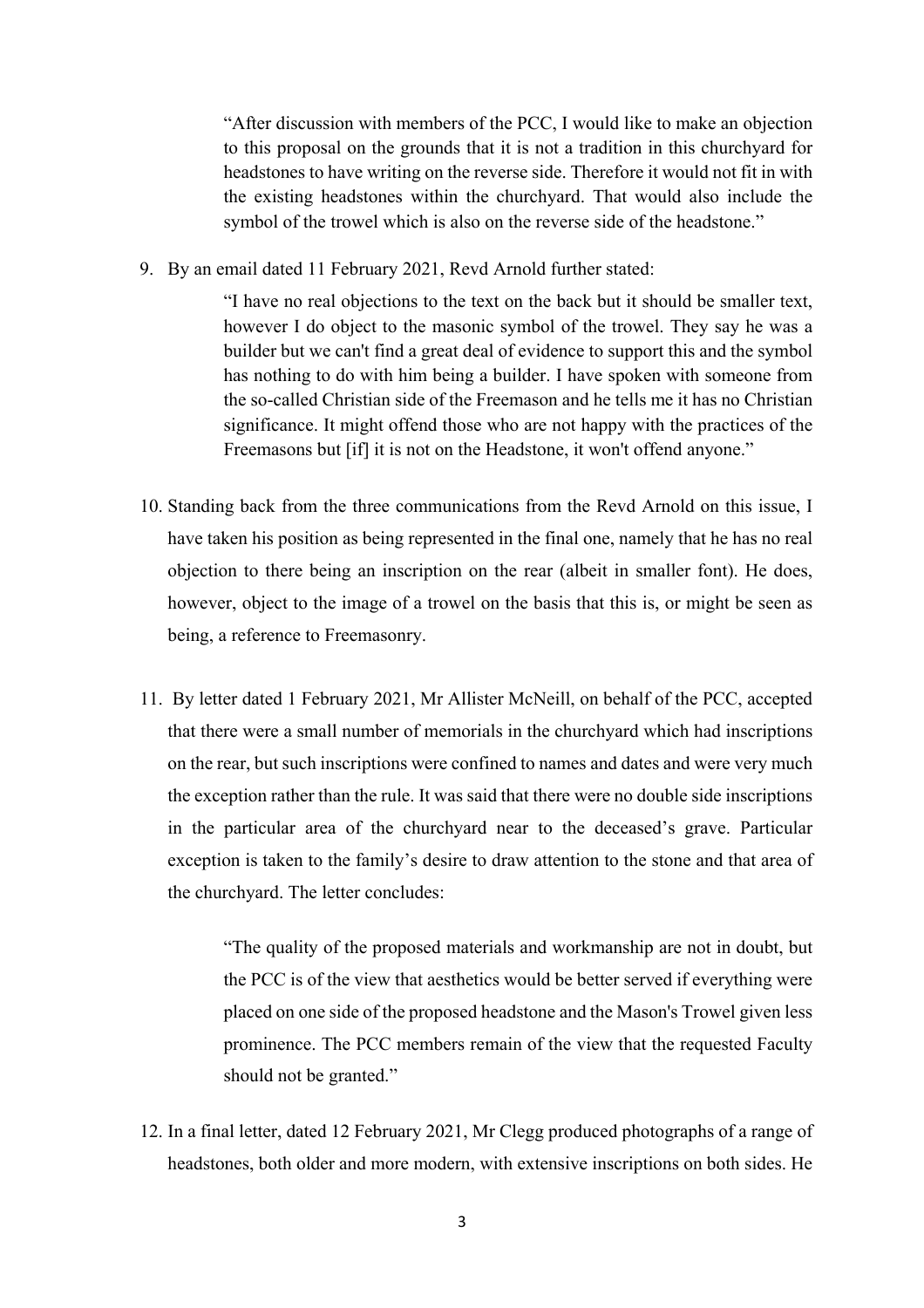also identified at least one such stone close to the deceased's grave. On that basis, Mr Clegg considers that the PCC's assertions to the contrary are without foundation.

- 13. Having reviewed the papers in July 2021, it seemed clear that Mr Clegg had not seen Revd Arnold's final communication relating to Freemasonry and I directed that this should be sent to him. In his reply, by email dated 1 November 2021, Mr Clegg was adamant that his father had never been a Freemason, but had been a well-known local builder for 40 years. Mr Clegg invited Revd Arnold to contact Revd Glover, who had apparently known the deceased since childhood, to confirm this. There is no note that Revd Arnold has done so. Mr Clegg also questions whether a trowel is a symbol of Freemasonry and a Google search does indicate that the principal symbols are the square and compass. Further searches do, however, show that a masonic trowel may be an additional symbol.
- 14. Neither the PCC nor Revd Arnold has opted to become a formal party opponent under Faculty Jurisdiction Rules 2015, Part 10. Their written objections are therefore to be taken into account by the court, without a formal hearing.

## Discussion

 $\overline{\phantom{a}}$ 

- 15. Before turning to consider the merits of this application and the Court's determination, I owe all those involved, but particularly Mr Andrew Clegg and his family, a sincere apology for the time that it has taken to conclude this matter. Whilst it is the case that my primary role as President of the Family Division and Head of Family Justice has been very pressing during this period, that is not an excuse for such an extended delay. I can only offer my apologies for any frustration and distress this has caused, and for the inability for the family to 'move on' that may have come from an earlier resolution of this dispute.
- 16. Turning to the approach that the Court should adopt, the matter has recently been clarified by the Court of Arches (which is the court of appeal in such matters) in the case of *St Giles, Exhall* [2021] EACC 1<sup>2</sup>. The issue in that case related to the incorporation of text in the Irish language on the front of a headstone, but the Court of

<sup>2</sup> https://www.ecclesiasticallawassociation.org.uk/judgments/memorials/exhallstgiles2021eacc1.pdf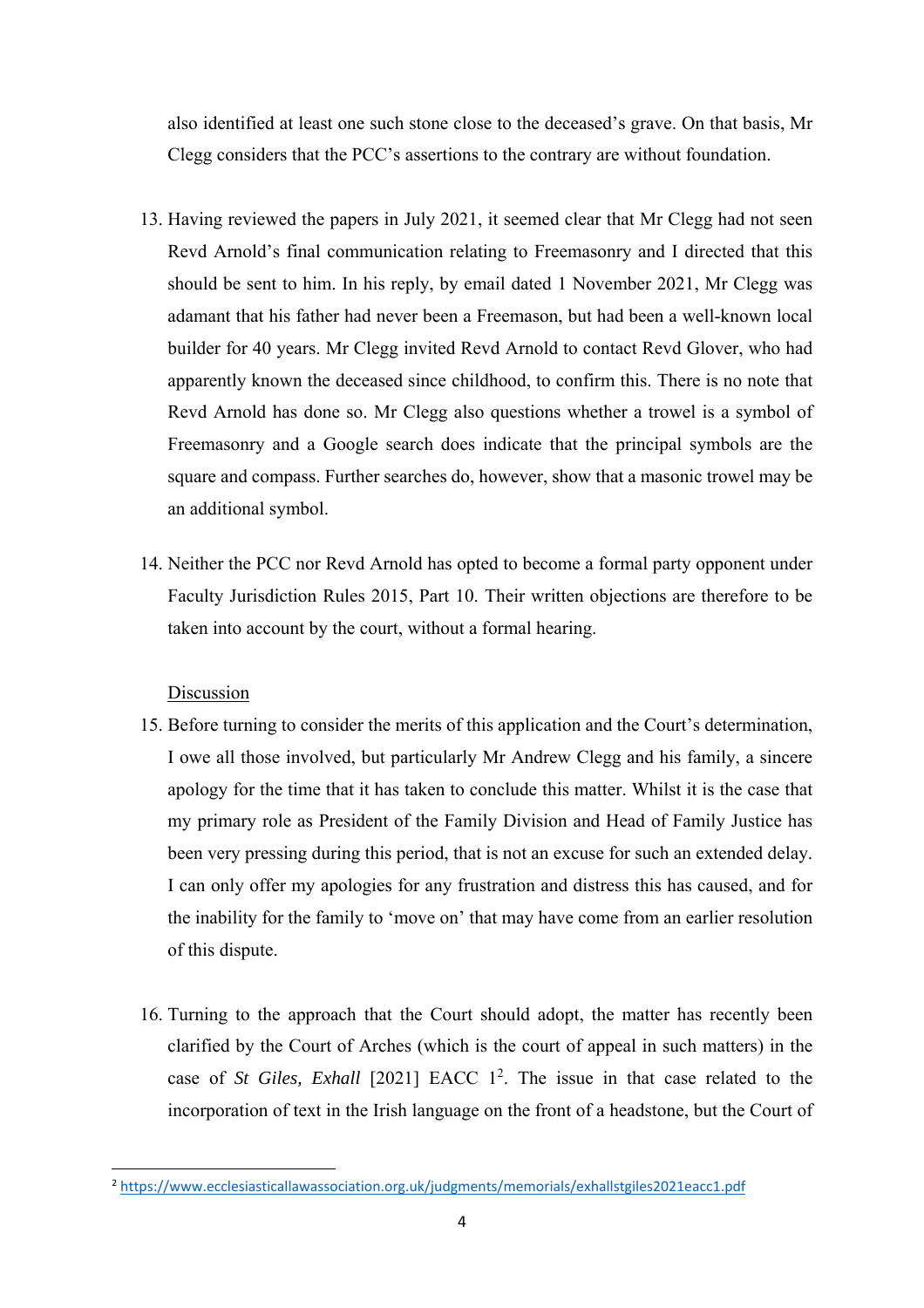Arches took the opportunity to offer more general guidance, some of which is of relevance to the present dispute. Firstly, the Court of Arches endorsed a short statement of the purpose of an inscription on a churchyard memorial in these terms: "To honour the dead, to comfort the living and to inform posterity".

- 17. Secondly, the Court clarified the approach to be taken to Churchyard Regulations. These regulations simply delegate the decision making in most ordinary cases, that is those within the regulations, to the local clergy. They do not establish any presumption that an application that is outside the regulations will be turned down, or only granted on exceptional grounds. Where an application is outside the Churchyard Regulations, the impact is functional in that it will then have to be determined by the Archdeacon or the Court. When it comes to the Court for determination it will be decided on its merits, without any default position or presumption arising from the regulations.
- 18. Turning to the application that is now before the Court, the burden of proof lies with the Petitioner and a Faculty will only be granted if a positive case for doing so is made out. The court must consider each of the factors that are relevant to the decision, with the application being determined on its merits, subject only to a prohibition upon granting permission for something which is contrary to, or indicative of any departure from, the doctrine of the Church of England in any essential matter. [see the *Exhall* case referred to above].
- 19. The issues are in reality very narrow. There is no objection to the size or material of the stone, or to the inscriptions or lettering, save that it is suggested that the font used for the quotation should be smaller. The Revd Arnold objects to the depiction of a trowel on the grounds that it is a symbol of Freemasonry, but the PCC does not. The PCC objects to the inscription being on the rear of the stone, but the Revd Arnold does not.
- 20. Having examined the photographs produced by Mr Clegg, it seems that this churchyard does have a range of stones on which there is substantial engraving on both sides. Many of these appear to be aesthetically pleasing and the PCC has not drawn attention to any of them as being inappropriate or otherwise unacceptable per se. It is clear that the number of double-sided stones is small and that the great majority are only inscribed on the front, but in terms of a precedent the introduction of double-sided inscriptions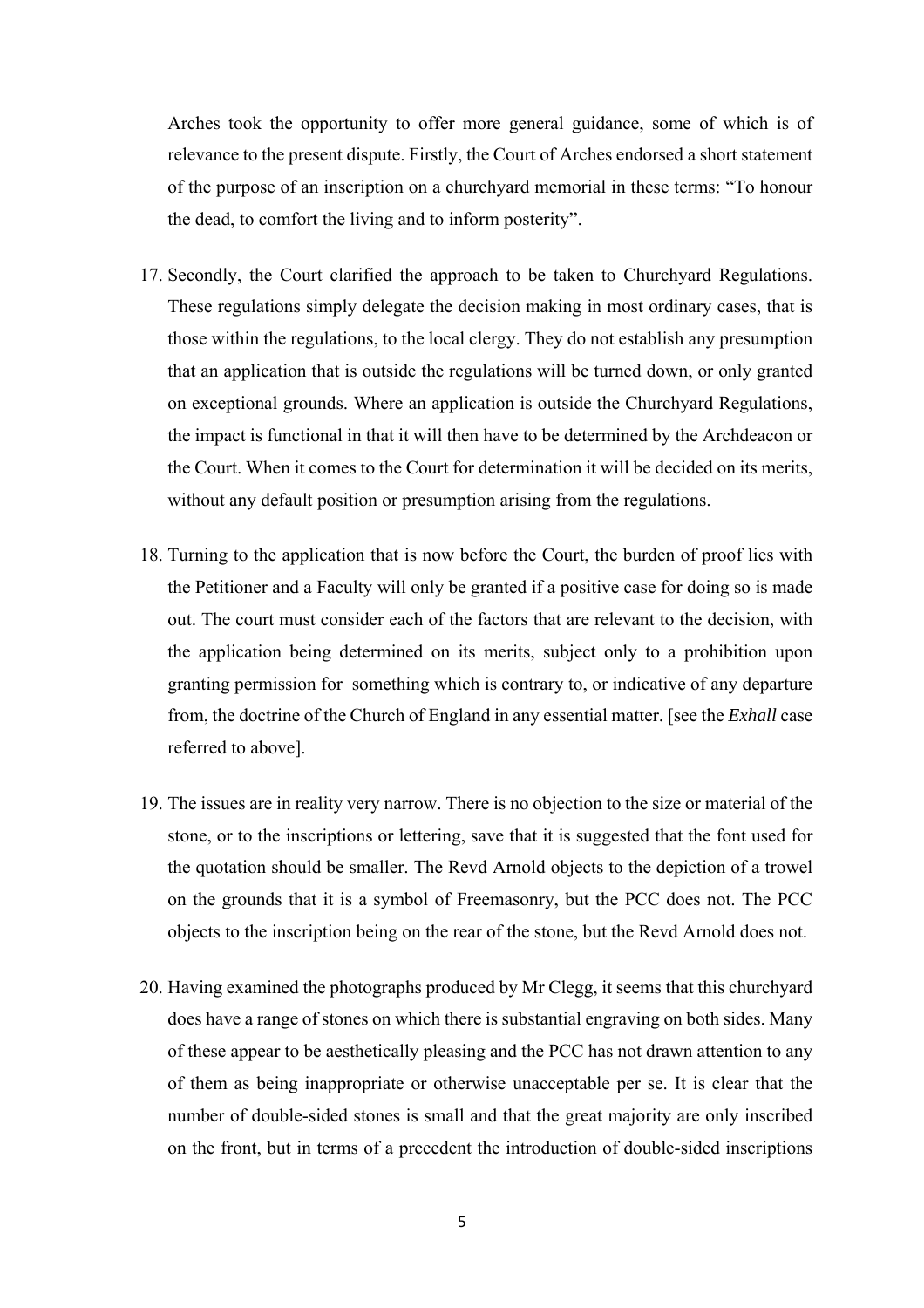would seem to have been accepted in this churchyard many decades ago and has been continued from time to time over the years.

- 21. The proposed stone has been designed by a specialist firm. The overall layout is aesthetically pleasing and the stark front face with the deceased's name prominently displayed and then, much lower down, the single word 'beloved' has a balance and integrity which would be lost if the quotation from Kipling were to be introduced into the space which has been deliberately left blank.
- 22. It is to be noted that the Exeter Churchyard Regulations 2013 [at A3(ii)] expressly encourage the introduction of memorials which are of artistic merit or interest by giving power to the Archdeacon "who (with the consent of the Parish Priest) with the agreement of the Diocesan Advisory Committee, may permit an individually designed and hand-crafted monument which is of artistic merit but which does not conform to these regulations. This power is given to encourage variety and the improvement of aesthetic standards." I consider that the proposed memorial in the present case falls squarely within this category. The artistic quality does not, of itself, determine the issue over there being an inscription on the rear face, but the design has to be looked at as a whole and, as I have indicated, I consider that the artistic value of the plain and largely blank front face would be compromised if the inscription were to be inserted there.
- 23. In the same context, it is of note that the Churchyard Regulations at section G expressly permit the Archdeacon to approve a stone that falls within A3(ii) where it is proposed that there should be an inscription on the rear face.
- 24. The unanimous view of the PCC requires respect, given the wealth of knowledge of, and commitment to, this church and churchyard that are likely to be represented by the PCC membership. However, having given this issue careful consideration, I do not accept that the introduction of this stone would establish any precedent. Indeed it would become another of the small cohort of such stones in this churchyard. The proposed memorial needs to be regarded as a whole. In that context, for the reasons that I have described, the Kipling inscription would be out of place on the front face. Looked as a whole, this is indeed a memorial which has artistic merit, with the rear face inscription being an integral part of the overall effect. The introduction of this interesting and well-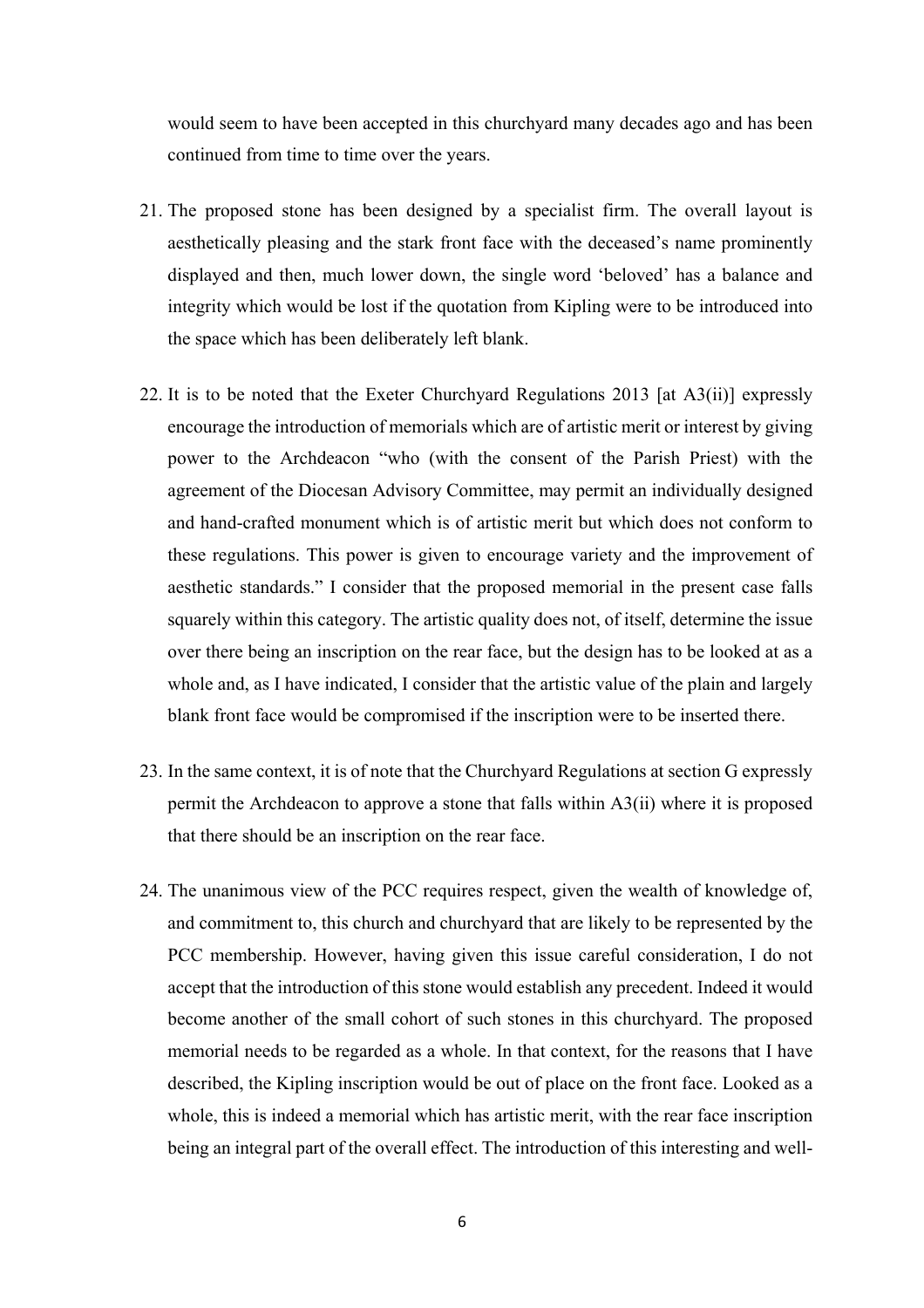crafted stone is likely to have a positive impact the churchyard, rather than the contrary, and be of interest to visitors.

- 25. The issue relating to the trowel motif can be dealt with shortly. The starting point is that the prevailing view in the Church of England is that there are a "number of very fundamental reasons to question the compatibility of Freemasons with Christianity."<sup>3</sup> On that basis any overt reference to Freemasonry on a memorial in a Church of England churchyard is unlikely to be approved. The question here is whether the trowel on the proposed memorial is a reference to Freemasonry.
- 26. Whilst a trowel is a tool with clear connections with Freemasonry, that is not, on Mr Clegg's assertion (which I accept), the intention here. I differ from Revd Arnold's assertion that a trowel has 'nothing to do with him being a builder'. Rather, the trowel is a symbol of the deceased's life-long role as a builder and stonemason in this locality. The deceased had no connection with Freemasonry and nothing else on the stone relates to it.
- 27. It is to be noted that Revd Arnold himself did not take any objection to the trowel motif until his third communication in February 2021, some five months after he had at first approved it and some two months after his second communication in which the Freemasonry connection was not raised. If the connection with Freemasonry is so obvious, and so unacceptable, one would have anticipated the point to have been raised much earlier. It is not a matter which concerns either the PCC or the DAC, which positively recommends that permission be granted for this memorial.
- 28. In all the circumstances, the Petitioner has established that the trowel is not intended to be a symbol of Freemasonry. It is a fitting and simple motif which represents the deceased's role during his working life and, as such, has an obvious relevance to the Kipling 'all good workmen' quotation. There is no other reason for refusing permission for the trowel motif to be included on the rear face.
- 29. A point is made in passing by both the Revd Arnold and the PCC as to the size of font used on the rear face. This is obviously an issue over which there is no clearly right or

 $\overline{a}$ 

<sup>&</sup>lt;sup>3</sup> General Synod June 1987: https://anglican.ink/2015/06/25/freemasonry-and-the-doctrine-of-the-church-ofengland/